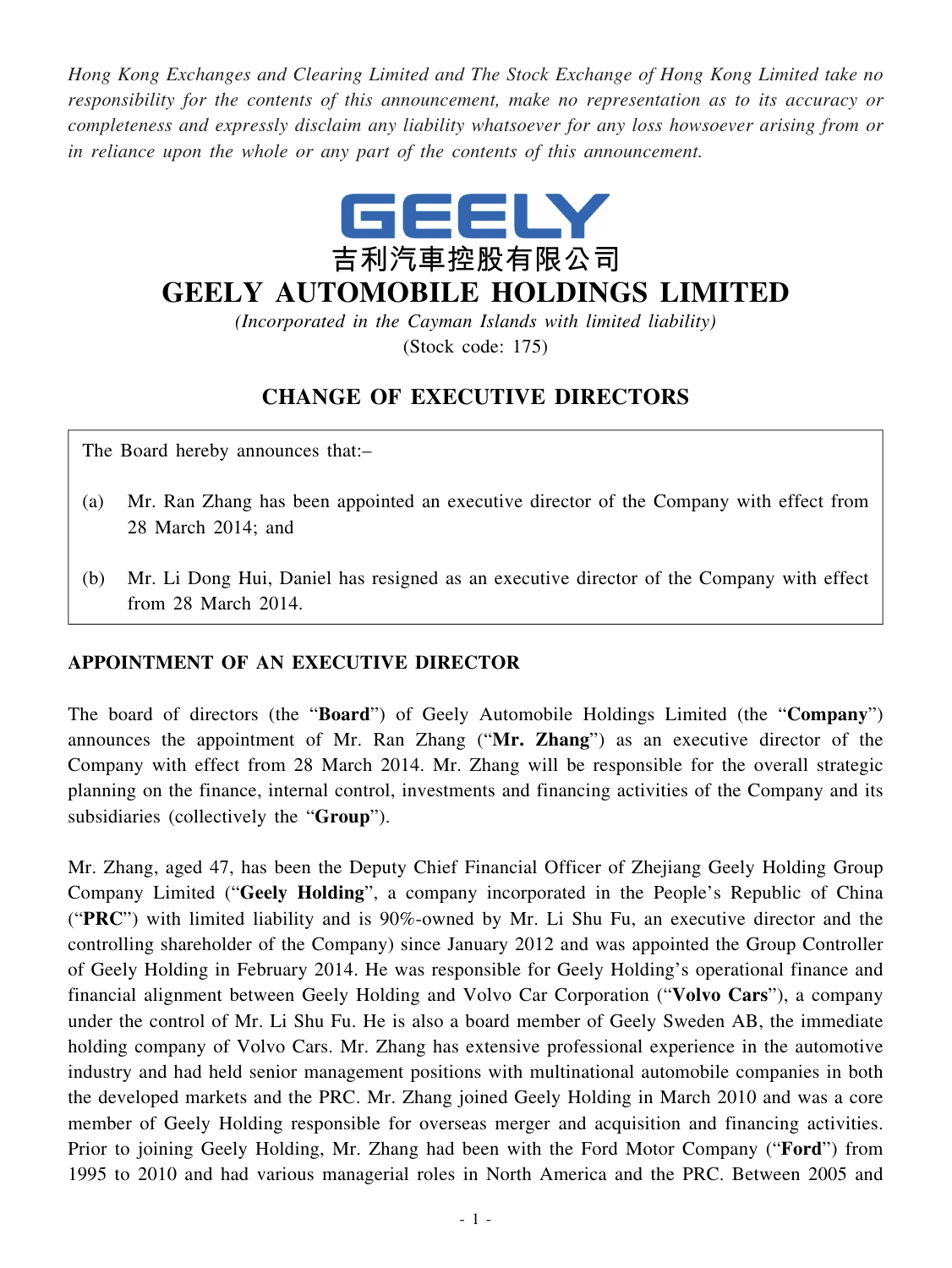2010, he was seconded from Ford and appointed the Corporate Controller and Director of Planning and Financial Management for Jiangling Motor Company (listed in the Shenzhen Stock Exchange A Share Code: 000550, B Share Code: 200550) and in early 2010, Mr. Zhang was seconded from Ford and appointed the Corporate Controller of Changan Ford Mazda Automotive Company. Mr. Zhang graduated from the Boston University in the U.S.A., with a Doctor's Degree in Economics in 1996 and was granted a Master's Degree in Political Economy from the same university in 1993 after graduation from the University of International Business and Economics in the PRC, with a Bachelor's Degree in Economics in 1989.

Mr. Zhang has entered into a service agreement with the Company under which he will act as an executive director of the Company for a period of 3 years (subject to retirement by rotation at the annual general meeting of the Company in accordance with the Company's articles of association) commencing from 28 March 2014. Pursuant to such service agreement, Mr. Zhang will receive from the Company an annual director's fee of HK\$10,000, which was determined with reference to the experience and duties of Mr. Zhang as well as the Company's remuneration policy and is subject to review by the Remuneration Committee of the Board of the Company from time to time.

Save as disclosed in this announcement, there is no other benefits being provided to Mr. Zhang for his directorship in the Company and Mr. Zhang does not hold any other positions with any members of the Group. Save as disclosed in this announcement, Mr. Zhang has no relationships with any directors, senior management or substantial or controlling shareholders of the Company.

As at the date of this announcement, Mr. Zhang was interested in options to subscribe 1,000,000 shares of the Company, representing approximately 0.01% of the issued share capital of the Company within the meaning of Part XV of the Securities and Futures Ordinance.

Save as disclosed above, Mr. Zhang has not been a director of any other listed companies in the three years immediately preceding his appointment. There is no information in relation to Mr. Zhang that need to be disclosed pursuant to any of the requirements under Rule 13.51(2)(h) to (v) of the Listing Rules and there are no other matters in relation to the appointment of Mr. Zhang as an executive director that need to be brought to the attention of the shareholders of the Company.

The Board would like to express its welcome to Mr. Zhang for joining the Board.

## **RESIGNATION OF AN EXECUTIVE DIRECTOR**

The Board announces that Mr. Li Dong Hui, Daniel ("**Mr. Li**") has resigned as an executive director of the Company in pursuit of his other career development with effect from 28 March 2014. Mr. Li remains a director in Geely Holding and Volvo Cars and has confirmed that he has no disagreement with the Board and there are no matters relating to his resignation that need to be brought to the attention of the shareholders of the Company.